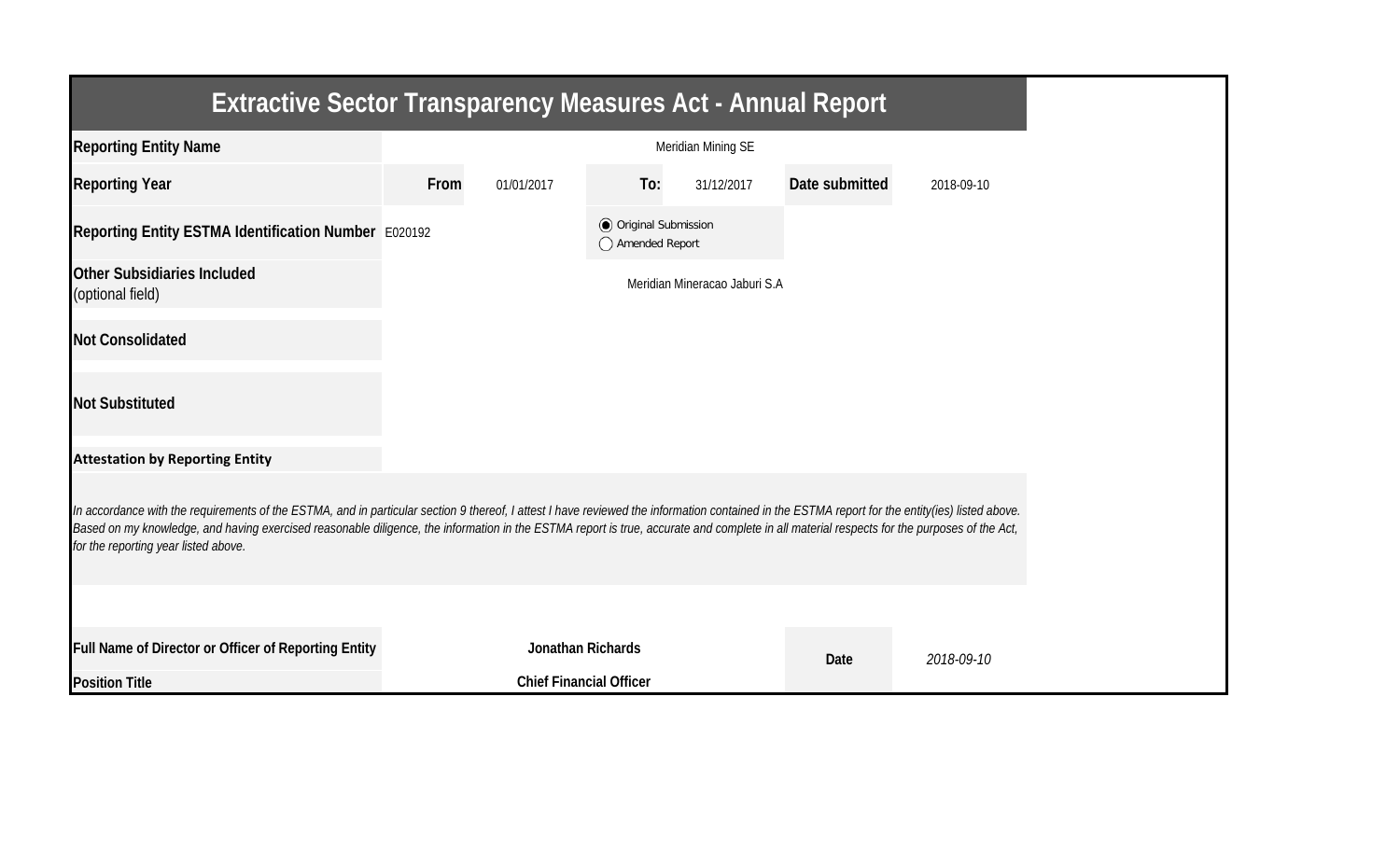| Extractive Sector Transparency Measures Act - Annual Report                                                                                                                      |                                                                                  |                                                                                 |                                      |            |            |                                |                |                  |                                        |                                      |                                                                                                                                                                                                                                                                                                                                          |  |
|----------------------------------------------------------------------------------------------------------------------------------------------------------------------------------|----------------------------------------------------------------------------------|---------------------------------------------------------------------------------|--------------------------------------|------------|------------|--------------------------------|----------------|------------------|----------------------------------------|--------------------------------------|------------------------------------------------------------------------------------------------------------------------------------------------------------------------------------------------------------------------------------------------------------------------------------------------------------------------------------------|--|
| <b>Reporting Year</b><br><b>Reporting Entity Name</b><br><b>Reporting Entity ESTMA</b><br><b>Identification Number</b><br><b>Subsidiary Reporting Entities (if</b><br>necessary) | From:                                                                            | 01/01/2017                                                                      | To:<br>Meridian Mining SE<br>E020192 | 31/12/2017 |            | Currency of the Report         | <b>USD</b>     |                  |                                        |                                      |                                                                                                                                                                                                                                                                                                                                          |  |
| Payments by Payee                                                                                                                                                                |                                                                                  |                                                                                 |                                      |            |            |                                |                |                  |                                        |                                      |                                                                                                                                                                                                                                                                                                                                          |  |
| Country                                                                                                                                                                          | Payee Name <sup>1</sup>                                                          | Departments, Agency, etc<br>within Payee that Received<br>Payments <sup>2</sup> | <b>Taxes</b>                         | Royalties  | Fees       | <b>Production Entitlements</b> | <b>Bonuses</b> | <b>Dividends</b> | Infrastructure<br>Improvement Payments | <b>Total Amount paid to</b><br>Payee | Notes <sup>34</sup>                                                                                                                                                                                                                                                                                                                      |  |
| Brazil                                                                                                                                                                           | National Department of<br>Mineral Production (Brazilian<br>mining authority)     |                                                                                 |                                      | 258,258.54 | 137,462.09 |                                |                |                  |                                        |                                      | Reporting currency: Entity's<br>reporting currency is US dollars.<br>Amounts paid in Brazilian reals<br>395,721 ("BRL") and translated to US dollars<br>("USD") using the Bank of Canada<br>average exchange rate of USD \$1 -><br>BRL \$3.4827                                                                                          |  |
| Brazil                                                                                                                                                                           | National Institute of Social<br>Security (Brazilian Social<br>Security Ministry) |                                                                                 | 702,774.07                           |            |            |                                |                |                  |                                        |                                      | Description: employer's social<br>security contributions (INSS) relate to<br>payroll.<br>Reporting currency: Entity's<br>702,774 reporting currency is US dollars.<br>Amounts paid in Brazilian reals<br>("BRL") and translated to US dollars<br>("USD") using the Bank of Canada<br>average exchange rate of USD \$1 -><br>BRI \$3.4827 |  |
| <b>Additional Notes:</b>                                                                                                                                                         |                                                                                  |                                                                                 |                                      |            |            |                                |                |                  |                                        |                                      |                                                                                                                                                                                                                                                                                                                                          |  |